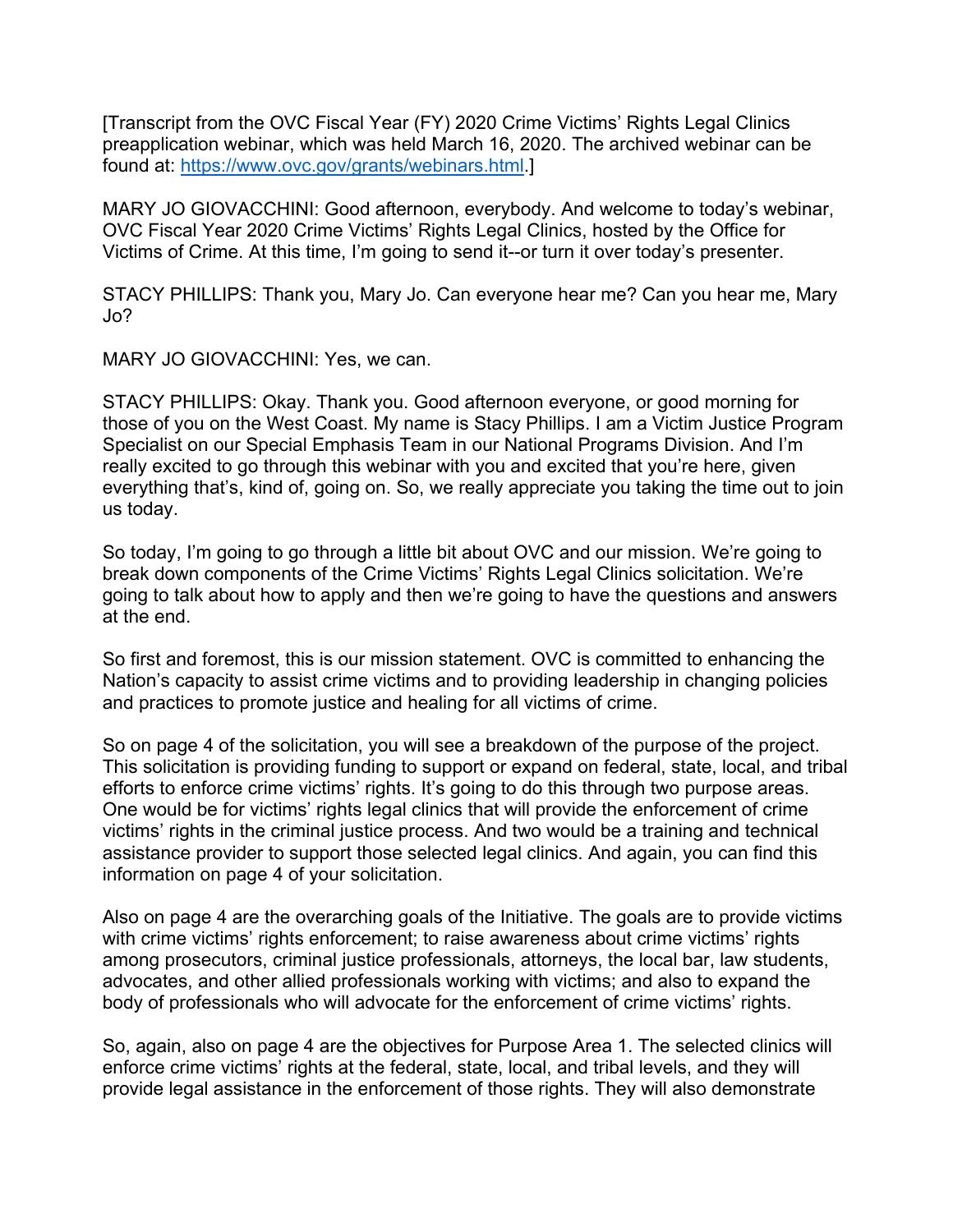how attorneys will have standing in legal proceedings to enforce crime victims' rights, and also develop a plan to provide training and education on crime victims' rights enforcement to allied professionals.

Deliverables for Purpose Area 1 can also be found on pages 4 and 5 of your solicitation. Those selected clinics will provide pro bono legal representation to victims of crime for the enforcement of crime victims' rights. They will represent crime victims at the appellate level. They will develop a plan to educate and provide training on crime victims' rights to legal and criminal justice professionals that work with victims. They will provide a time-task plan and an implementation plan, and they will also be required to work with the Technical Assistance Provider to assist project effectiveness and evaluate the accomplishment of project goals and objectives.

In Purpose Area 2, you can see this on page 4 and 5 also of this solicitation. The objective for the Technical Assistance Provider will be to support the eight clinics as they launch or expand their crime victims' rights clinics and train allied professionals.

The deliverables for the Technical Assistance Provider can be found on page 5 of the solicitation. The selected technical assistance provider will assist each clinic with developing, expanding, or enhancing its crime victims' rights clinic; incorporate survivor experiences into the technical assistance program; provide intensive legal training and technical assistance to legal clinics; assist the legal clinics with compiling policies, resources, training materials, and other resources developed under this initiative; conduct monthly calls, webinars, or other meetings between sites to facilitate discussion and exchange of information between clinics.

Deliverables continued. They will also assist the legal clinics with the development of training materials and the delivery of trainings to allied professionals. They will host at least one in-person meeting with the designees from the legal clinics. They will also facilitate routine peer-to-peer consultation and networking opportunities among the sites. They will coordinate with federal agencies and associations to present at gatherings of prosecutors and district attorneys on crime victims' rights enforcement, and they will also work with OVC to develop data and performance measures, establish baseline data for performance metrics, and a data collection process, and then report on those performance measures.

So on page 1, you can find the Eligibility to Apply. The following entities are eligible to apply, nonprofit organizations, which also include tribal nonprofit organizations; faithbased and community-based organizations; institutions of higher education, including tribal institutions of higher education; state or a unit of local government; as well as federally recognized Indian tribal governments or tribal organizations.

All recipients and subrecipients, including any for-profit organization, must forgo any profit or management fees. And, again, for additional information on eligibility, you can review the solicitation title page.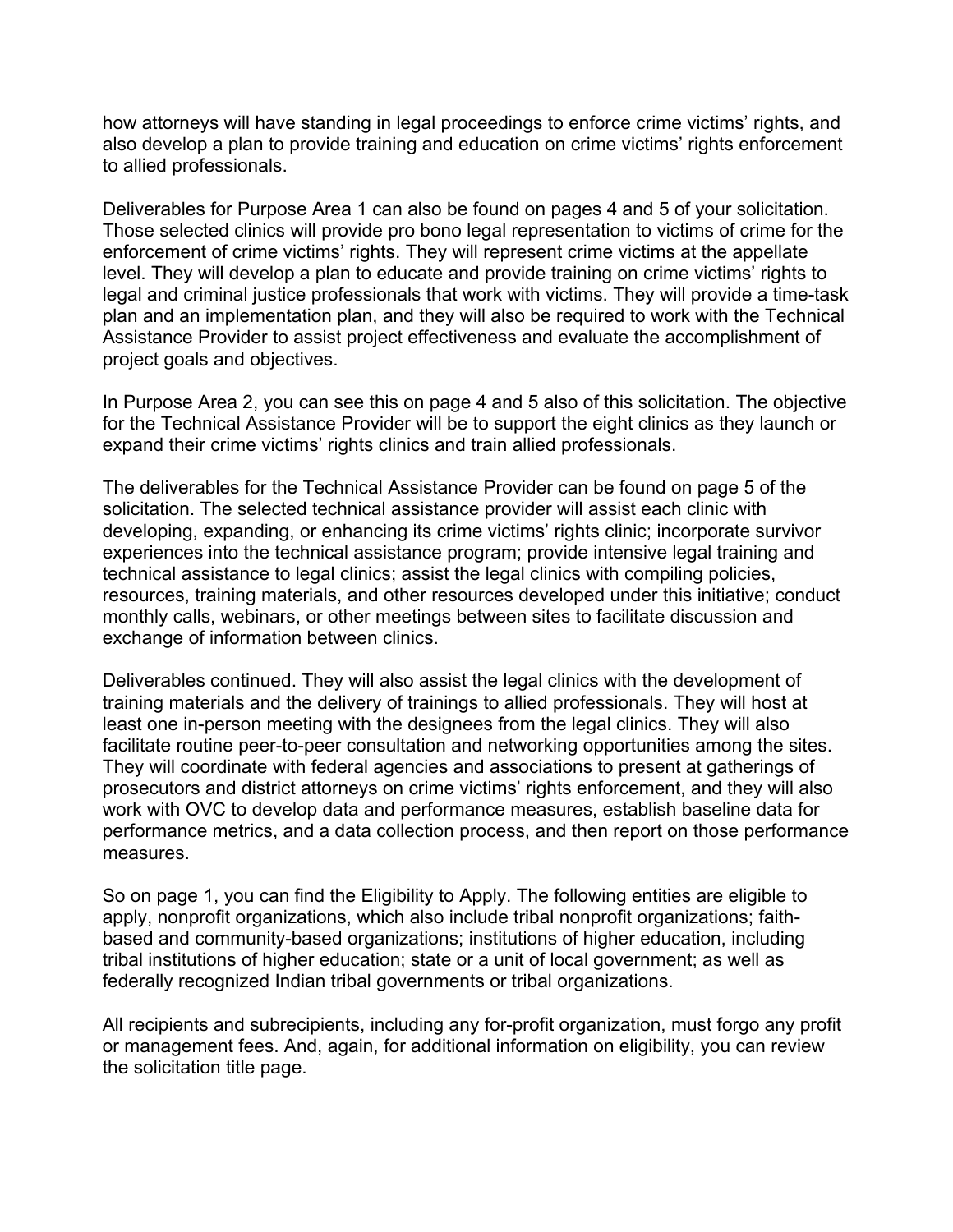So the timeline can also be found on that title page on page 1. As we know, the solicitation opened on February 27th and it will close on April 27th.

OVC recommends that you submit applications at least 72 hours prior to the application due date to allow time to receive validation messages or rejection notification from Grants.gov, and to correct any problems that may have caused a rejection notification.

Now, I know this is sometimes challenging because we're doing so much in our work and sometimes submitting solicitation ends up being taken to the last minute, but I want to stress and strongly encourage you following this. We often have applicants that are submitted on time in the system, but then, maybe they're missing something and they end up getting rejected. And that is awful, especially when you've taken such hard work and a long time to put these solicitations together. So, we definitely really strongly recommend that you submit these applications at least 72 hours in advance.

So on page 6 of the solicitation, you can locate the Award Amount and Project Period. So, there will be up to eight awards of up to \$1,000,000 per award for a total not to exceed \$8,000,000. And then for Purpose Area 2 for the Technical Assistance Provider, it'll be one award of up to \$1,000,000. And the performance start date is October 1, of 2020 and it is a 36-month duration for the project performance period.

So on page 6, you can see the description between a grant versus a cooperative agreement. So a grant is a legal instrument of financial assistance. And the awarding agency maintains an oversight and a monitoring role without real substantial involvement with the awarding agency. A cooperative agreement, on the other hand, has substantial involvement between the awarding agency and the recipient during that performance period. And the awarding agency closely participates in the performance of the program.

These awards are being made as cooperative agreements. So, there will be substantial involvement between OVC, and the clinics, and the Technical Assistance Provider. You can also see the Administrative, National Policy, and Other Legal Requirements section of the OJP Grant Application Resource Guide for more information.

All solicitations are subject to Part 200 Uniform Requirements. More information can be found in the OJP Grant Application Resource Guide as well as the DOJ Grants Financial Guide. And details for those can be seen on this slide.

On pages 7, as well as 11-12, you can find the requirements for the application for your submission. Applications must include the following elements to meet the basic minimum requirements to advance to peer review and to receive consideration for funding. There must be a Program Narrative. In that Program Narrative, there's going to be a Description of the Issue worth 20 percent, the Project Design and Implementation worth 45 percent, Capabilities and Competencies worth 20 percent, and the Plan for Collecting Performance Measurement Data, 5 percent. In addition to those requirements, you also are required to include a Budget Detail Worksheet including the Budget Narrative, which is worth 10 percent.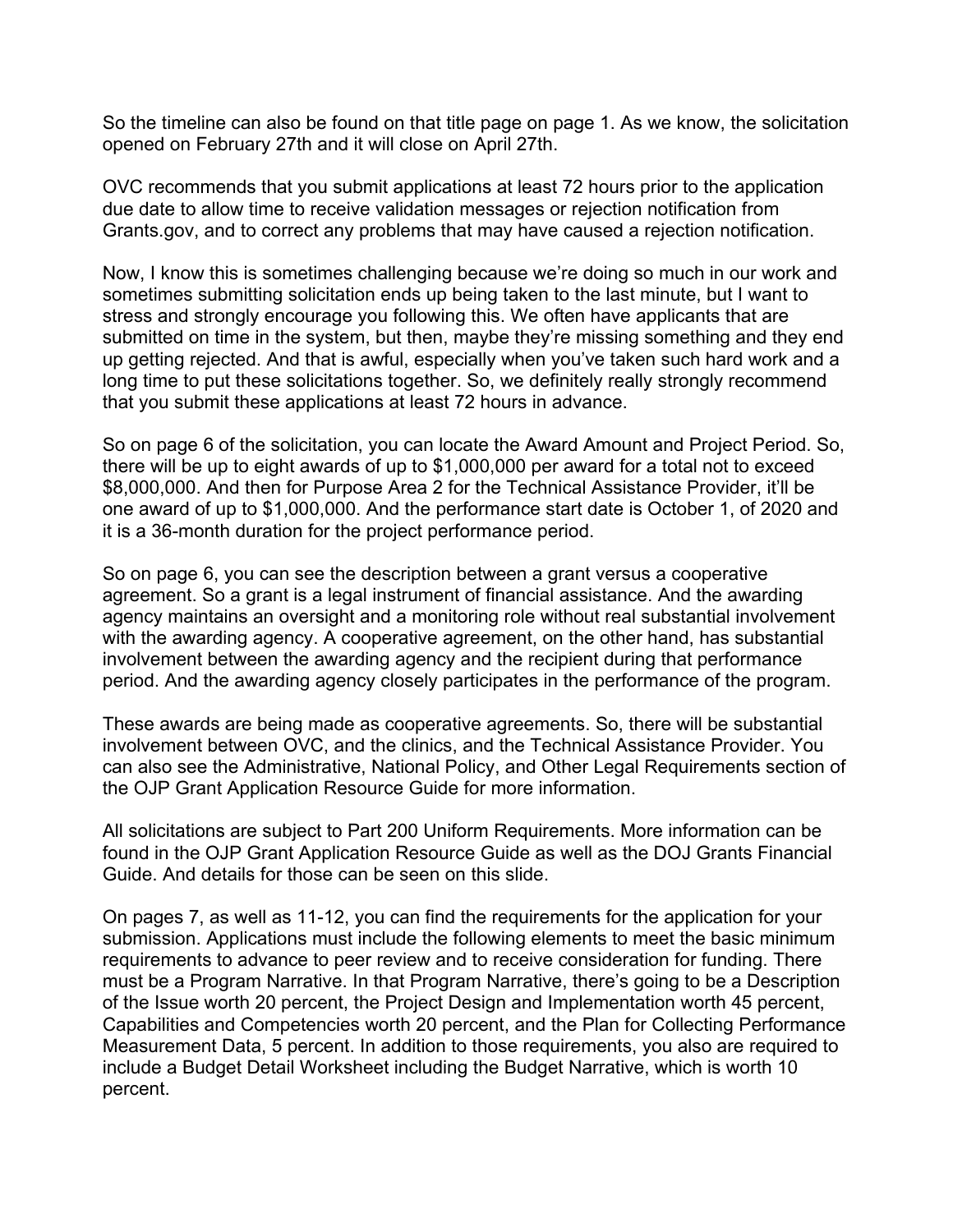On page 8 is information regarding the Program Narrative. Please adhere to the Program Narrative formatting requirements on page 8. If the Program Narrative fails to comply with these length-related restrictions, OVC may negatively consider such noncompliance in peer review and in final award decisions. The Program Narrative should be double-spaced using a standard 12-point Times New Roman font, no less than 1-inch margins, not to exceed 25 pages, double-spaced. Your pages should be numbered.

For Data Collection, this information can be found on page 9. Award recipients will be required to provide the relevant data by submitting semiannual performance metrics through OVC's online Performance Measurement Tool, which we also call the PMT. Applicants should examine the data collection requirements and key performance indicators. Award recipients will be required to complete the following sections, including any relevant shared measures, and that includes Data Gathering and Strategic Planning. Reports generated from OVC's PMT system must be uploaded to the Grants Management System every 6 months. So, again, these performance measures are mentioned on page 9.

The Budget Detail Worksheet and Budget Narrative can be found on pages 9 through 10. The Budget Detail Worksheet and the Budget Narrative are actually now combined in a single document referred to as the Budget Detail Worksheet. Applicants should use the Excel version. Break out costs by year reflecting 36 months total of project activity. Applicants can also see the Budget Preparation and Submission Information section of the OJP Grant Application Resource Guide for details on the Budget Detail Worksheet and on budget information and associated documentation such as information on proposed subawards, proposed procurement contracts under awards, as well as pre-agreement costs. For questions pertaining to budget and examples of allowable and unallowable costs, please see the DOJ Grants Financial Guide.

If an applicant does not have access to Microsoft Excel, or experiences technical difficulties with the Excel version, then the applicant should use the 508-complaint, accessible Adobe portable document format version. When using the PDF version, an applicant must complete it for each year. This particular format does not allow for computations of multiple years.

On pages 15 through 16, you can see the additional requirements for applications as well. This screen lists other documents to be included as mentioned on the application checklist. Use the checklist in your review prior to submitting your application.

Also, GMS takes information from the applicant's profile to populate the fields on the SF-424 form. An applicant with a current active award must ensure that a GMS profile is current. If the profile is not current, the applicant should submit a Grant Adjustment Notice updating the information on a GMS profile prior to applying.

You need to make sure that the amount of federal funding requested on the SF-424 matches the total amount of federal funding requested in your preliminary budget. Please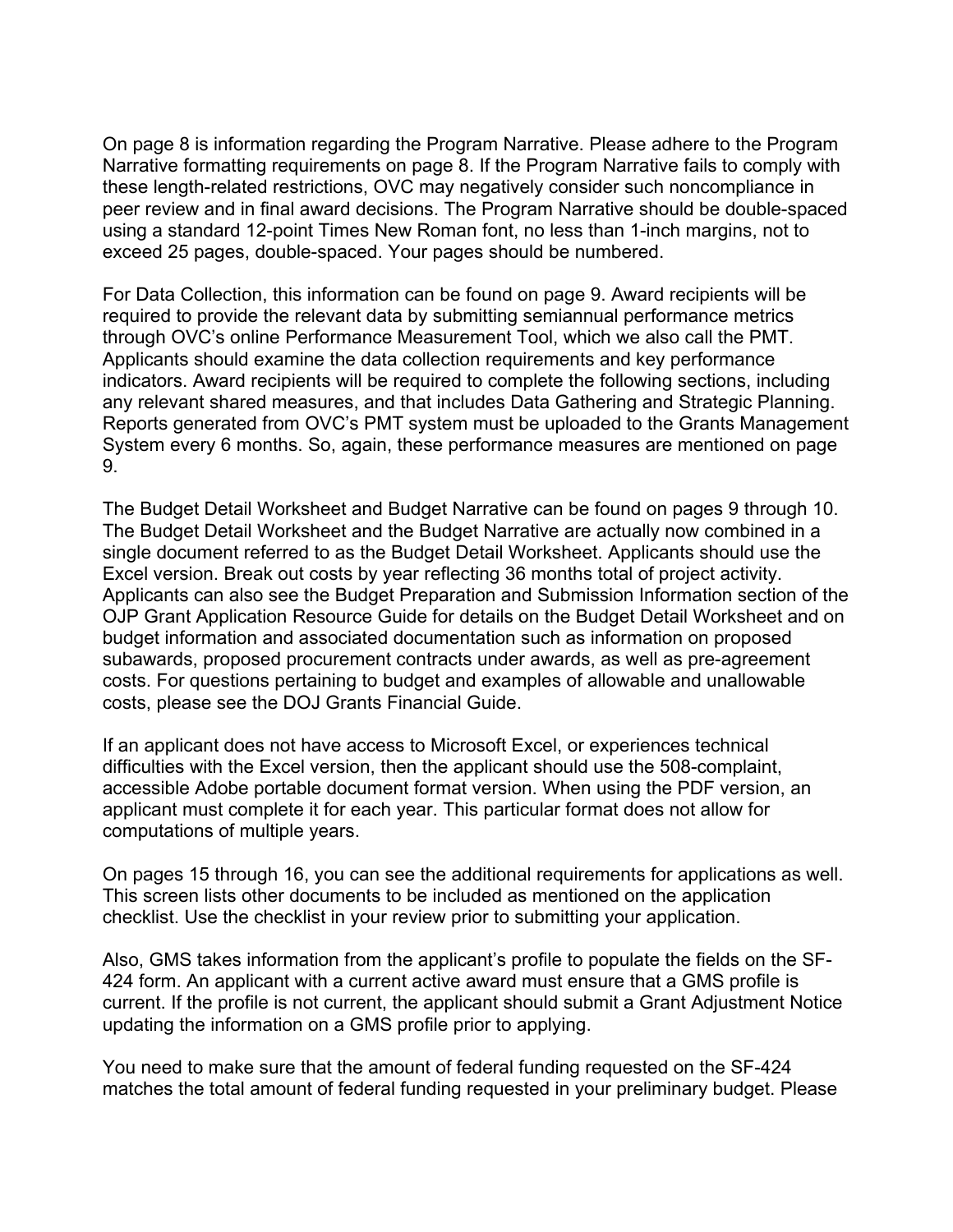make sure that the individual identified as the authorized representative on the form is someone who has the authority to accept a federal award and all of its obligations on behalf of your tribe or organization.

First time applicants should attach official legal documents to their application, whether this is articles of incorporation, 501(c)(3) status documentation, organizational letterhead, or anything else to confirm the legal name, address, and employee identification number that is entered into the SF-424. And as a reminder for current OJP Grantees, if your tribe or organization has had a change in its legal name or mailing address since you last received an award, please submit a Grant Adjustment Notice, or GAN, to update that information as soon as possible so that OJP is aware of these changes. And finally, all applicants must be sure to enter a DUNS number on the SF-424.

So, How to Apply in Grants.gov? This information can be found on page 11. You can also see information in the OJP Grant Application Resource Guide. Again, first and foremost, applicants must obtain a DUNS number, which is also a Data Universal Numbering System number. And register online with the System for Award Management, also called a SAM, and then register in and submit applications through Grants.gov, a primary source to find federal funding opportunities and apply for funding. And you can find those complete instructions on how to register and submit an application.

An applicant that experiences technical difficulties during this process should call the Grants.gov customer service support hotline at 1-800-518-4726, which operates 24 hours a day, 7 days a week, except on federal holidays.

Registering with Grants.gov is a one-time process. However, processing delays may occur and it can take several weeks for first time registrants to receive confirmation of registration and a user password. OJP encourages applicants to register several weeks before the application submission deadline. In addition, OJP urges applicants to submit applications at least 72 hours prior to the application due date in order to allow time for the applicant to receive validation messages or rejection notifications from Grants.gov and to correct in a timely fashion any problems that may have caused a rejection notification. We also encourage applicants and all perspective applicants to sign up for Grants.gov email notifications regarding solicitations of interest. That way, if, for some reason, the solicitation was ever cancelled or modified, individuals who sign up with Grants.gov for updates will be automatically notified.

All applicants are required to also complete the following steps, which we've already talked about, the DUNS number, the SAM, and following the registration and submission steps. And, again, like earlier, I'm going to strongly encourage that you follow these guidelines. Please make sure that you register early, if you are new applicant and just get that out of the way and getting your SAM all taken care of, because making sure that you have your applicant--your application submitted within that 72-hour timeframe to make sure that you don't have any conflicts or any issues with your submission that would make anything get rejected on your--on your submission.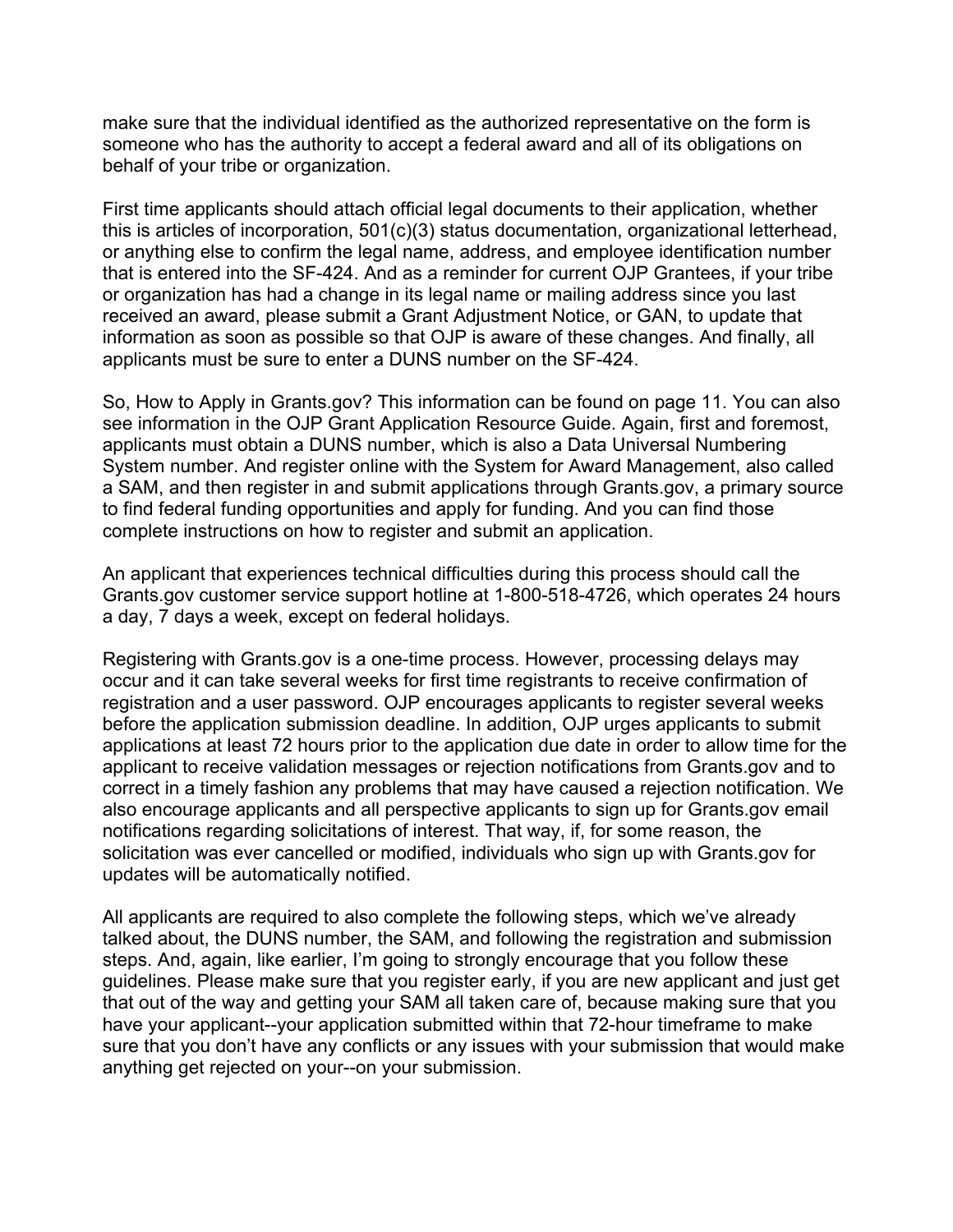And, again, if you are a new entity registering in the System for Award Management or an existing entity that needs to update or renew your SAM registration, you must submit an original signed notarized letter appointing the authorized Entity Administrator within 60 days of the registration activation. Notarized letters must be submitted via U.S. Postal Service Mail.

So, regarding technical problems or requests for late submissions can be found on page 2. OJP does not automatically approve request to submit a late application. The following conditions generally are insufficient to justify late submissions, failure to register in SAM or Grants.gov in sufficient time. (Again, SAM registration and renewal can take as long as 10 business days to complete. The information transfer from SAM to Grants.gov can also take up to 48 hours.) Failure to follow Grants.gov instructions on how to register and apply as posted on its website, failure to follow each instruction in the OJP solicitation and technical issues with the applicant's computer or information technology environment, such as issues with firewalls or browser incompatibility, these are typically insufficient to justify late submissions.

When you are attaching the required submission attachments, please make sure to use descriptive names for files. This helps peer reviewers and ensures that you have provided all of the necessary files. As you can see, a good example would be File 4 Budget Detailed Worksheet or File 6 Information on Proposed Subawards. A bad example would be just listing Budget or just listing File 4.

Additional tips, again, make sure that you start the application process early; your registrations, your DUNS, your SAM, your Grants.gov. Identity--Identify service partners. Schedule planning meetings with proposed partners. Begin drafting MOUs, letters of intent, and subcontracts and subgrants. Apply under the correct competition ID, which is OVC-2020-17893. Please make sure to submit your application 72 hours prior to the due date. Using the Budget Detail Worksheet template is required. Applicants must follow the same format with headings, subsections, etc., if not using the template for this critical element. And as we said earlier, it is best to use the Excel format, if possible. Also make sure that you ask for the amount of funding needed.

So also please stay connected to OVC. You can subscribe to receive notices about our programs and initiatives in one of two ways. You can text to Subscribe to OJP OVC (your email address) to 468-311. You can go online and visit that particular email address that's listed on the screen. And you can also follow us on social media, on Facebook, Twitter, as well as YouTube.

MARY JO GIOVACCHINI: I will take it over from here. As Stacy mentioned a couple times throughout the webinar, you are going to submit your application 72 hours in advance. But if you do have any questions after today's webinar and you need to have them answered, please submit them to NCJRS, the National Criminal Justice Reference Service. They will work with Stacy to get you an answer. You can reach them at [800-] 851-3420 or email them at [grants@ncjrs.gov.](mailto:grants@ncjrs.gov) They also have a live web chat feature, that's available at [https://webcontact.ncjrs.gov/ncjchat/chat.jsp.](https://webcontact.ncjrs.gov/ncjchat/chat.jsp) They are open 10:00 to 6:00, Monday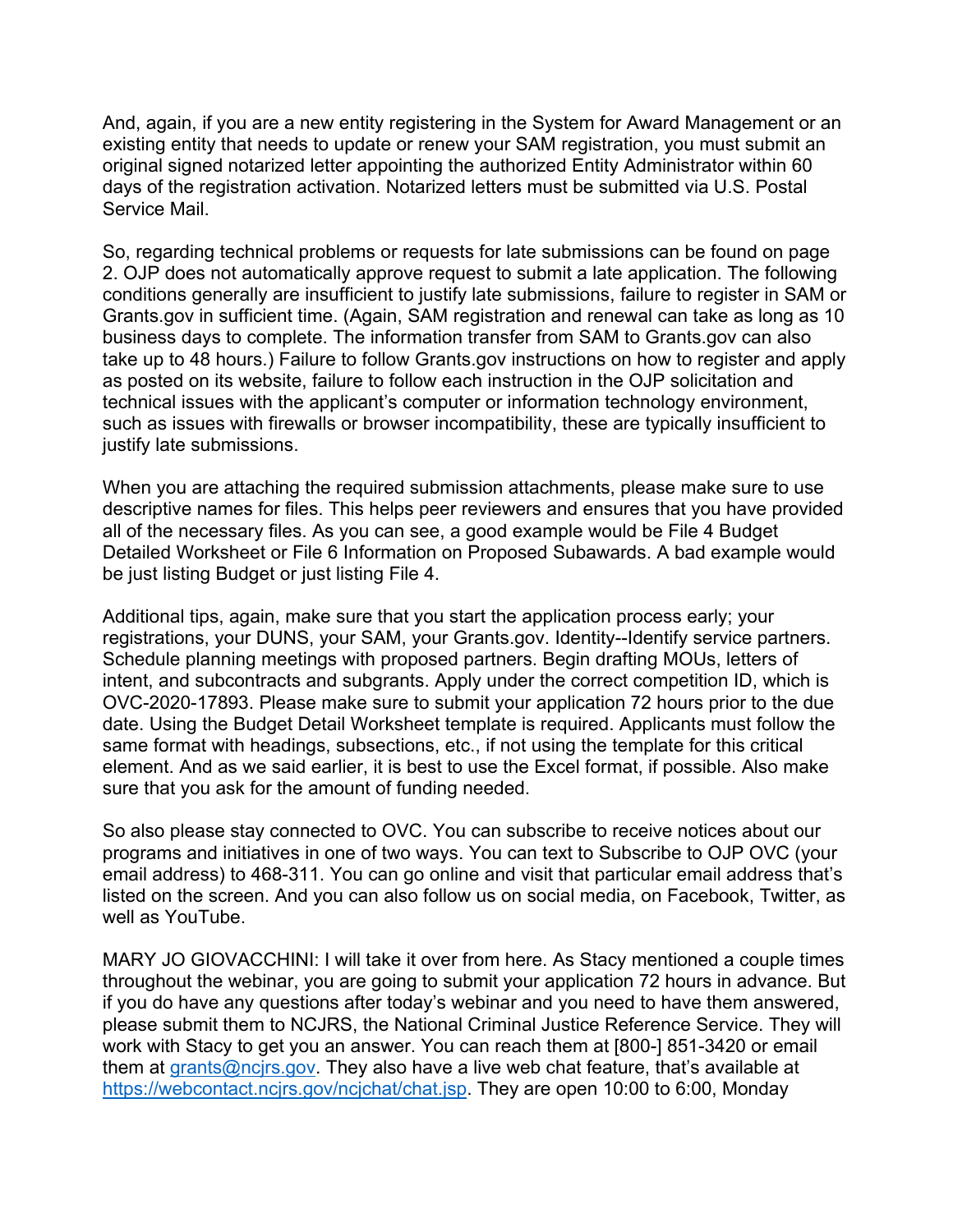through Friday, Eastern Time. They are closed on the weekends and federal holidays. Actually some federal holidays. I take that back. You can--Also it's recommended that you subscribe to their email newsletters, both JUSTINFO and a funding newsletter. JUSTINFO comes out the 1st and the 15th in the month and the Funding News comes out every Friday. The funding newsletter is of particular interest, it will announce new solicitations that are available from all agencies within the Office of Justice Programs, as well as notify you when there are webinars, such as this one taking place, or when artifacts from the webinars have been posted.

As Stacy already previously mentioned, you can contact Grants.gov if you're having any technical problems submitting your application. They have a telephone number at 800- 518-4726 or also 606-545-5035. They are open Monday through--actually they are open 7 days a week. They operate 24 hours a day and they are closed on federal holidays. You can also email them at [support@grants.gov.](mailto:support@grants.gov)

Lastly, this slide contains several of the URLs and websites that were mentioned throughout the presentation. This is a good place to just look at and get everything at a glance. We have the OVC website, [www.ovc.gov.](http://www.ovc.gov/) We have the [OJP] Grant Application Resource Guide, the DOJ [Grants] Financial Guide, URLs listed here as well as the Budget Detail Worksheet and some of the other systems that Stacy had mentioned.

At this time, we are going to start the Q&A. We do have several questions that have come through, so I appreciate everybody's interest in this. And we will start working through them systematically, if you would just give me a second.

"What does it mean--What is meant by the term 'clinic?' Does that mean provide legal services to victims?"

STACY PHILLIPS: Yeah.

MARY JO GIOVACCHINI: "Can we provide victims with assistance with related civil or administrative legal problems as part of the clinic?"

STACY PHILLIPS: So the clinic is for criminal proceedings. If there were things in addition to a criminal proceeding that was civil, it would be okay to be "in addition to," but for these particular clinics, these are not civil-related.

MARY JO GIOVACCHINI: "Can you apply to serve a subset of victims through a legal clinic, (i.e., human trafficking victims) or must the clinic serve all victims?"

STACY PHILLIPS: The clinic should serve all victims.

MARY JO GIOVACCHINI: "Could we tailor the application to focus on serving human trafficking survivors, so specifically crime victims' rights enforcement for human trafficking survivors instead of all crime victims?"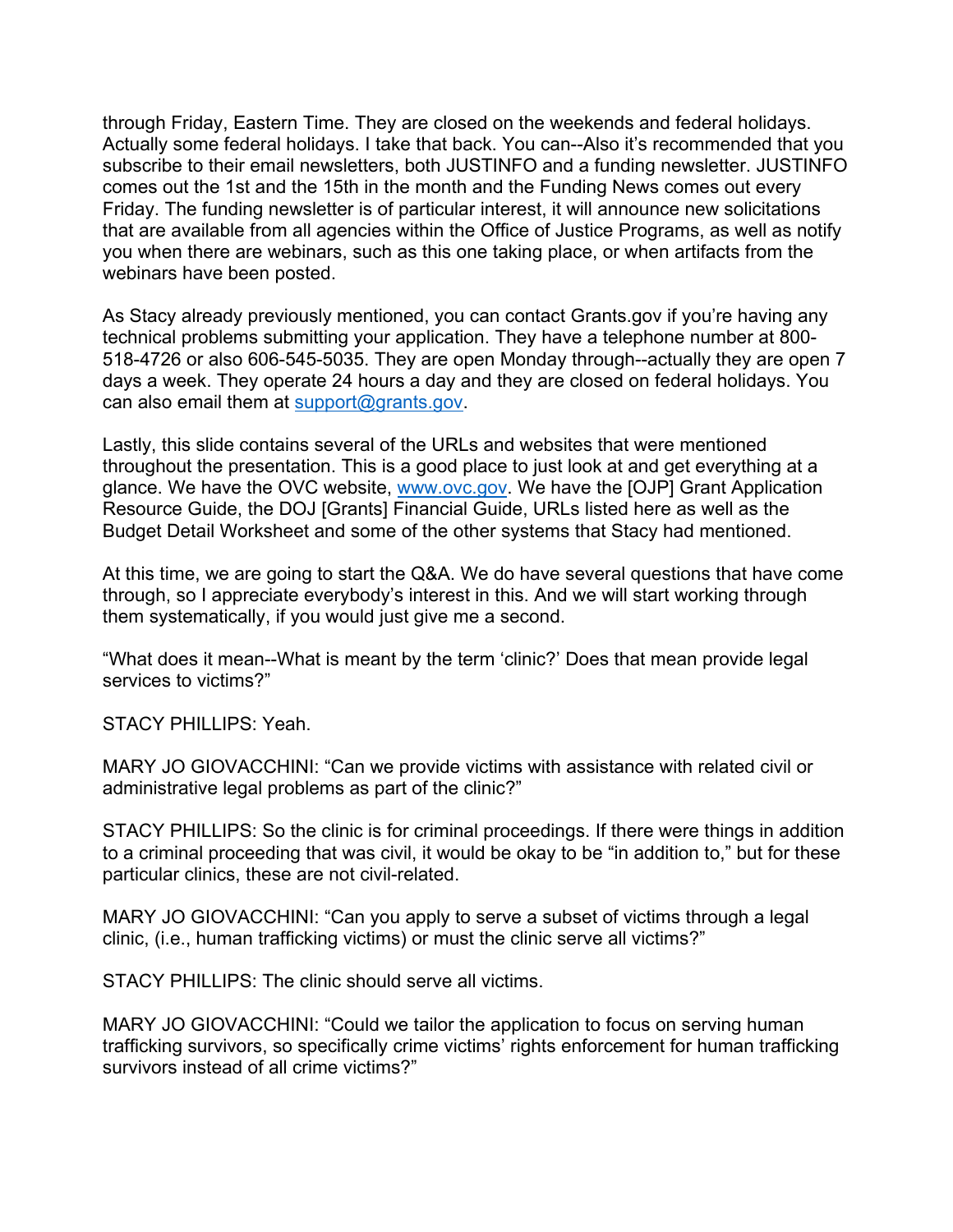And I apologize. I didn't realize this is similar to the other question.

And, yes, the webinar will be available online later on. It will be posted to the OVC website, along with a full transcript, the audio recording, and the PowerPoint slides. It's going to be about, I would say, 7 business days, give or take. We will make sure that we notify everybody via email when that information has been posted. The email will also contain direct links to each of those items that I just mentioned.

"We are currently a RISE subgrantee via…" Sorry, I just lost it. I apologize. Another question just came through. "…via NCVLI, as the pass-through entity. It is our understanding that it is--that we are permitted to apply on our own, but must be able to show how this would be an expansion of the program we currently have under RISE. Is that correct?"

STACY PHILLIPS: Yeah. So again, the RISE clinics, which I actually am the Program Manager for, are specifically for civil legal services. So, if you were to apply, you would be applying to provide criminal legal services, criminal--for the criminal process. And you would have to make sure that the scope of work was clearly different and you would be able--you would have to make that very--there would have to be very clear lines when you're applying and for how you would be--you know, being able to differentiate in the--in your process.

MARY JO GIOVACCHINI: "If your direct representation in criminal proceedings focuses on human trafficking and the appellate project focuses on crime victims, especially if you are in a large service area, would this be considered?"

STACY PHILLIPS: So we have to take into consideration OVC is for all crime victims and so this is for all crime victims; so we wouldn't be able to have specialization. I don't know if that answers the question.

MARY JO GIOVACCHINI: "How will the term--How is enforcement defined in terms of what the clinic program should include?"

STACY PHILLIPS: It would be ensuring that you were able to get the crime victims whatever they need and making sure that you are providing--being able to provide for their rights, whether that--because it's making sure that you're following statutes, and guidelines, and specifically for those crime victims.

MARY JO GIOVACCHINI: This is another question related to the RISE Program. It is slightly different so I am going to read it. "There will be a 1 year overlap in RISE funding and this grant. Can we have both grants together?"

STACY PHILLIPS: And, again, so the difference is, is that as a RISE clinic, you are actually a subrecipient under, as you said, the pass-through entity is NCVLI. Whereas for this particular grant, it would come directly from OVC. So, you would be able to, but again, it would be--you would have to make sure that it's your documentation and making sure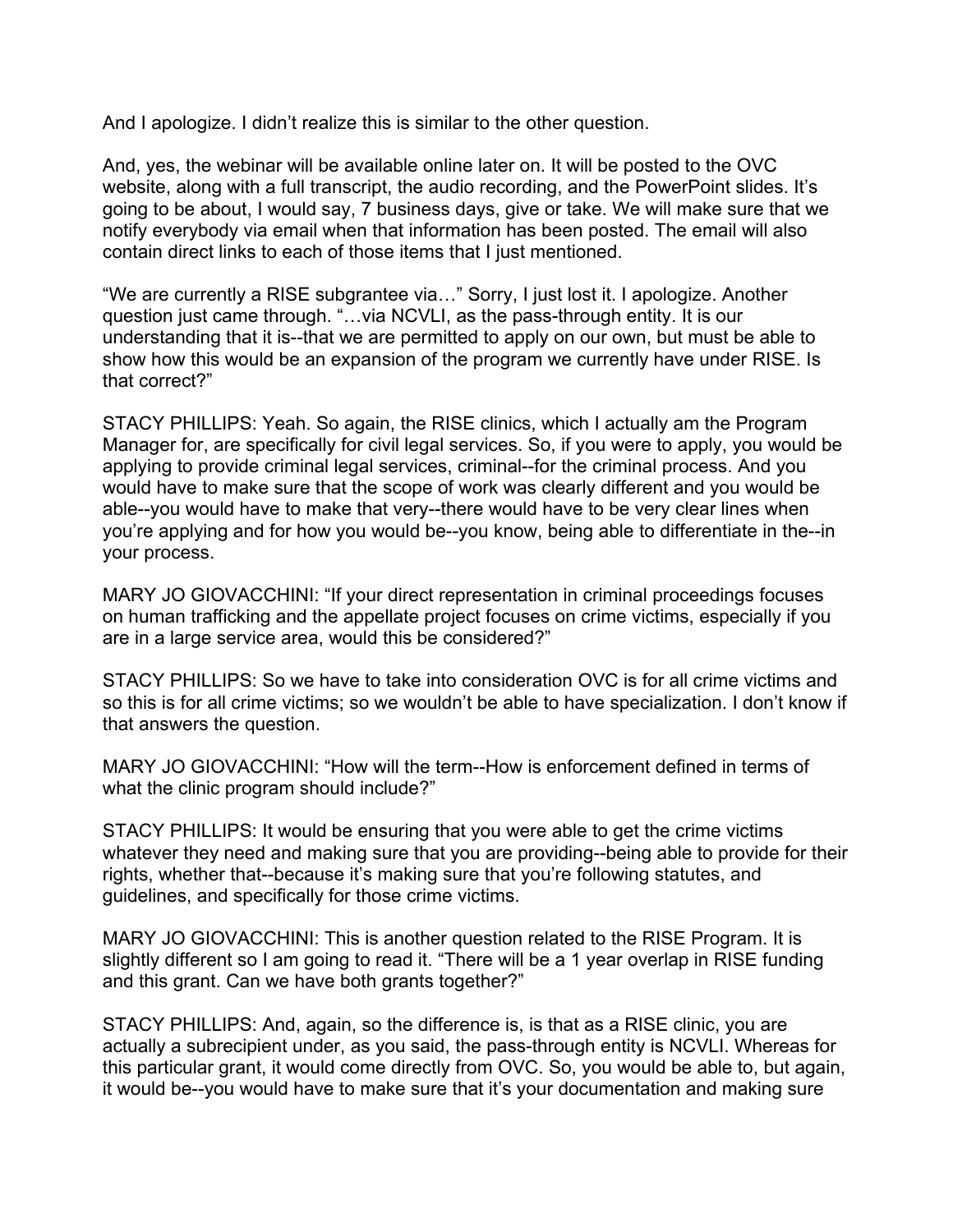that there's no supplanting and everything is… You wouldn't be able to have, like, the same people working on the same things. Because it would have to be very clearly defined what was happening on one versus what was happening on the other.

MARY JO GIOVACCHINI: "May the clinic be national in scope or are the clinics expected to be regional or local in their provision of legal services?"

STACY PHILLIPS: I would assume that if you have the ability to be national, I would think that would be possible. I think that would be challenging, but if you were a national organization and you were able to provide those services, then I would certainly encourage applying.

MARY JO GIOVACCHINI: "Is the intention that each clinic would represent crime victims at a state and federal level? The licensing…" Excuse me. "The licensing requirement for attorneys varies of course."

STACY PHILLIPS: It would be whatever your organization was providing.

MARY JO GIOVACCHINI: "Is funding available to nongovernmental organizations of the U.S. working to help victims of crime--outside of the U.S.?"

STACY PHILLIPS: I would say probably not.

MARY JO GIOVACCHINI: "If an organization wanted to work with the local D.A. and refer victims there while also providing them with civil legal services, such as U- and T-Visa support, that project would not be eligible for this opportunity. Is that correct?"

STACY PHILLIPS: Correct.

MARY JO GIOVACCHINI: "How do you anticipate using as a subcontractor?" I'm not really sure what this question is. That concept is confusing in this context.

STACY PHILLIPS: I don't remember talking about subcontracts.

MARY JO GIOVACCHINI: Yeah. I think you're going to have to expand on your question a little bit. I'm not really sure where--what you were asking here.

"If we only serve low income crime victims, can we limit our application to those eligible financially for our services?"

STACY PHILLIPS: All services would need to be pro bono for this particular solicitation and shouldn't have any requirement--for--in regards of finances. So whether the--So the way that OVC works is if you're a crime victim, you're a crime victim no matter how much money you make. So, you wouldn't be able to hold back on providing services if someone had more money than the other. At the end of the day, it would still be pro bono services for any and all crime victims.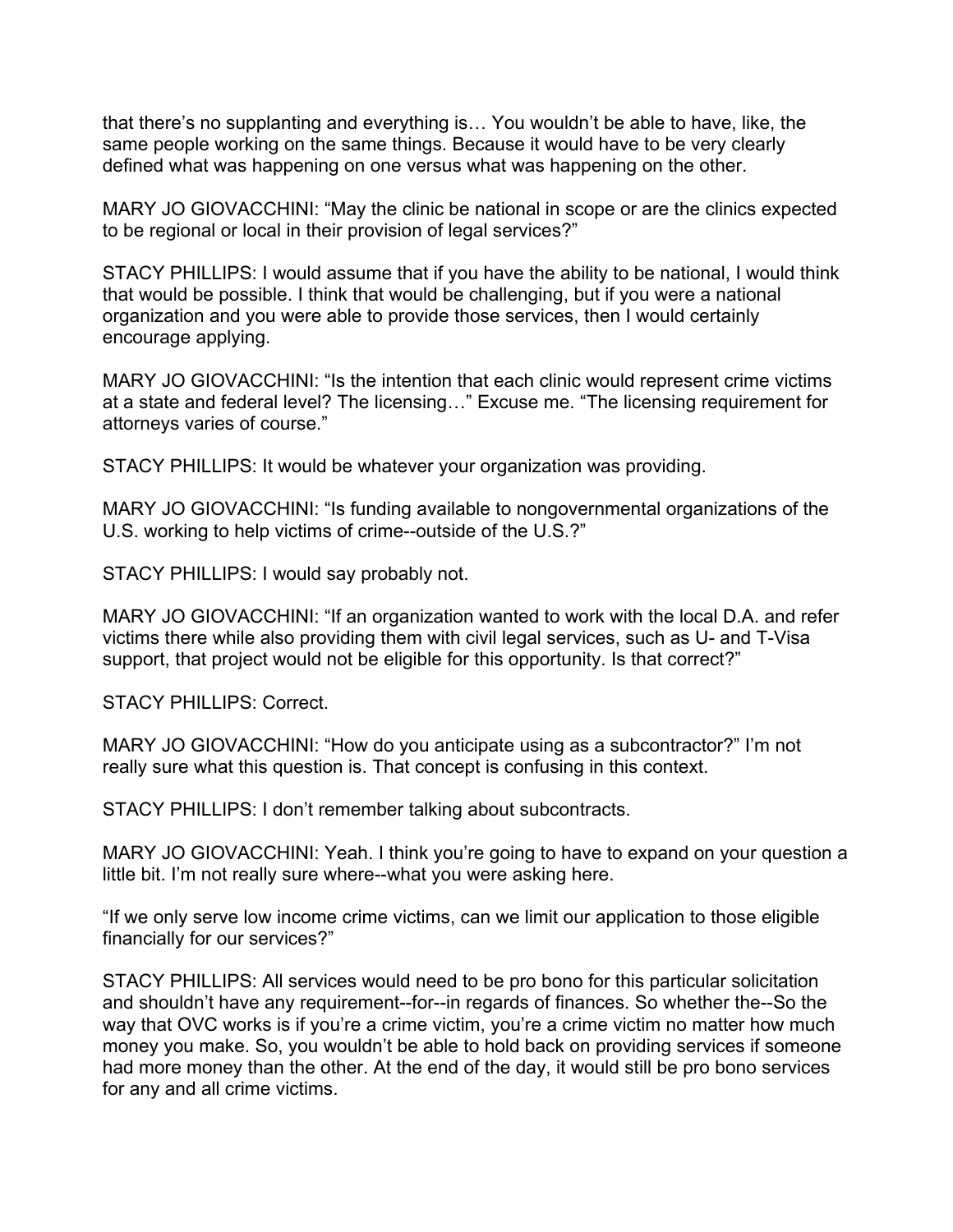MARY JO GIOVACCHINI: And, Stacy, I'm just giving you a head ups right now. I'm having some computer technology issues.

STACY PHILLIPS: Okay.

MARY JO GIOVACCHINI: Let's see here. Part of this--the beginning part I think is cut off. I can't figure out what they're trying to say because the beginning part is cut off.

This question is, "Who would be an appropriate subcontractor, other attorneys?"

STACY PHILLIPS: I mean that would be under your determination. I can't provide information outside of, like, the regulations of the solicitation.

MARY JO GIOVACCHINI: "Does OVC weigh any more heavily on proposals that continue and strengthen a victims' rights legal clinic's current work or those a compliment current work?"

STACY PHILLIPS: I'm sorry. Can you say that one again?

MARY JO GIOVACCHINI: Sure. "Does OVC weigh more heavily on proposals that continue and strengthen a victims' rights legal clinic's current work or do they--or those compliment the current work?" I think strengthen a victims' right legal clinic's current work or compliment the current work, to me, almost sounds the same.

STACY PHILLIPS: Yeah, it sounds the same and I think what you're trying--I'm making an assumption right here. But I think what you're trying to ask is do we weigh--is it--are the applications weigh more heavily if you were, like, just starting to do it or if you're expanding on your current work; and the answer is it doesn't matter. When it goes through the peer review process, all applicants are weighed, you know, based on those questions. And so they're not going to be split up, for instance, having a peer review for those expanding and a peer review for those that are, you know, doing it from scratch. All applications are together and then they're due--through the peer review process, so they're all weighed the same.

MARY JO GIOVACCHINI: Thanks, Stacy. That was perfect. Because there was another question exact--asking exactly that, so you answered that one as well.

STACY PHILLIPS: Great.

MARY JO GIOVACCHINI: "We have established--we have an established clinic that has been protecting victims' rights in Utah for many years. Would you want us to apply to expand our current clinic or could we use this to diversify?"

STACY PHILLIPS: I can't provide assistance towards that, but it sounds good. a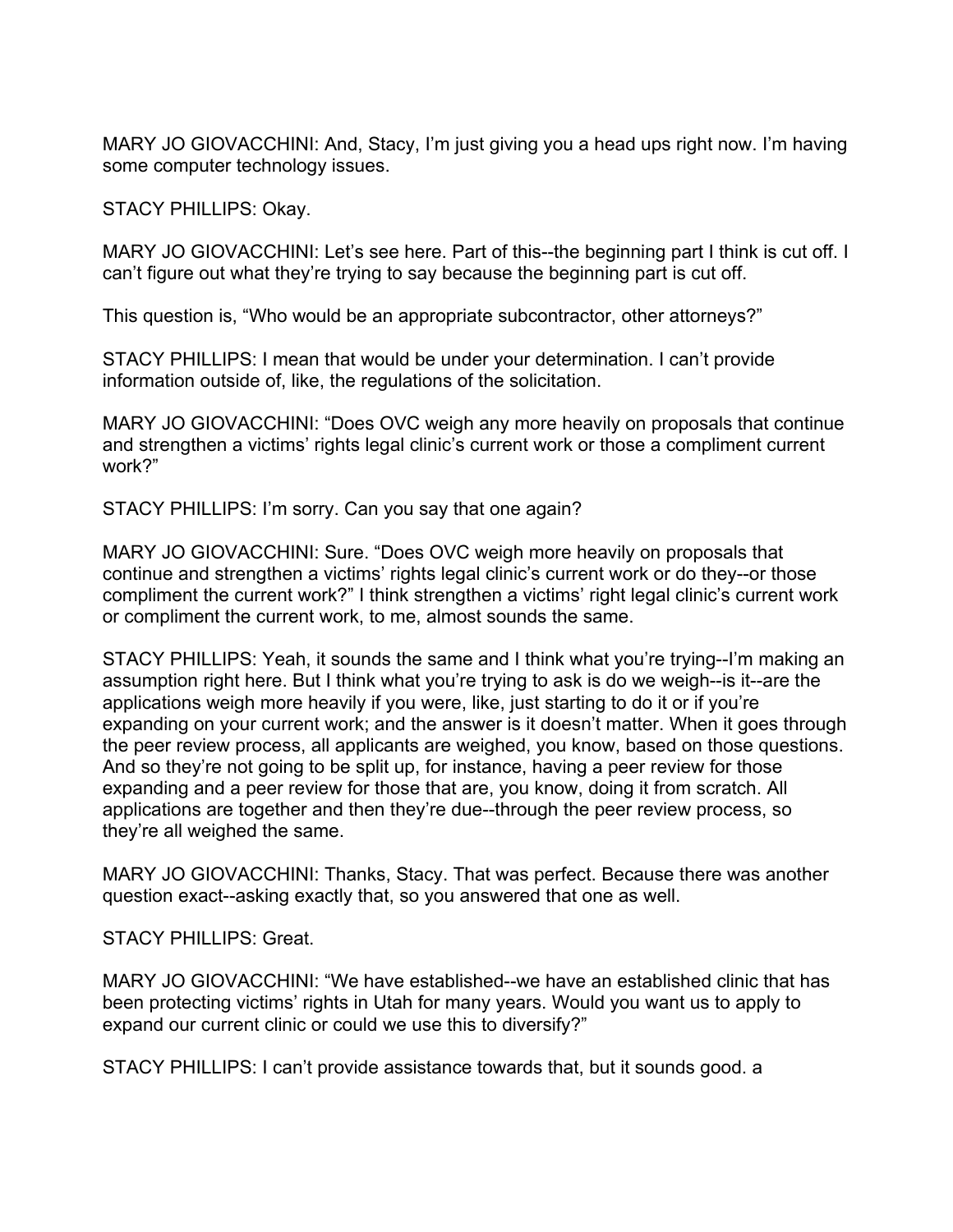MARY JO GIOVACCHINI: "With essential activities, we are not currently able to prioritize due to capacity. Is OVC open to either as long as proposal meets the needs of our clinics- -our clients?" I'm not really sure what the question is.

STACY PHILLIPS: Yeah. Me neither.

MARY JO GIOVACCHINI: "With essential activities, we are not currently able to prioritize due to capacity." I think there is--part of that question was cut off and perhaps it was part of another one that was listed earlier. I'm not really sure.

"What does demonstrate attorneys have standing mean? Does that mean licensed in the jurisdiction? What does it mean when you say demonstrate the--that the attorneys have standing?"

STACY PHILLIPS: I would assume that it means that their license is current.

MARY JO GIOVACCHINI: "Are you equating the term 'pro bono' with free legal assistance or do you mean using private attorneys outside of the Legal Services Organization?"

STACY PHILLIPS: Free legal assistance.

MARY JO GIOVACCHINI: "Can assistance be directed specifically to juvenile victims?"

STACY PHILLIPS: I don't see why not.

MARY JO GIOVACCHINI: And I believe--nope, couple more questions.

Okay. So again, this is the second part of the other question. So was your question answered? Because it came through in pieces. I'm not really sure that we actually answered the entire question. If you could try to resubmit it if it wasn't addressed. If it was addressed, just let me know that it was addressed.

All right. And I think that is it at this moment. Let me check the Chat Box to see if there was anything that came through in there.

And those questions that were put in the Chat Box, it looks like they were moved over to the Q&A Box. Let me go check again and see if we have anything in Q&A.

And like--So somebody's asking, "Given the current situation with the virus, do we think that the application period and deadline will stand?"

STACY PHILLIPS: Yeah.

MARY JO GIOVACCHINI: "Could one activity of the project be a pro bono program specific to crime victims?" I think this was already addressed. Stacy, if you care to answer it again.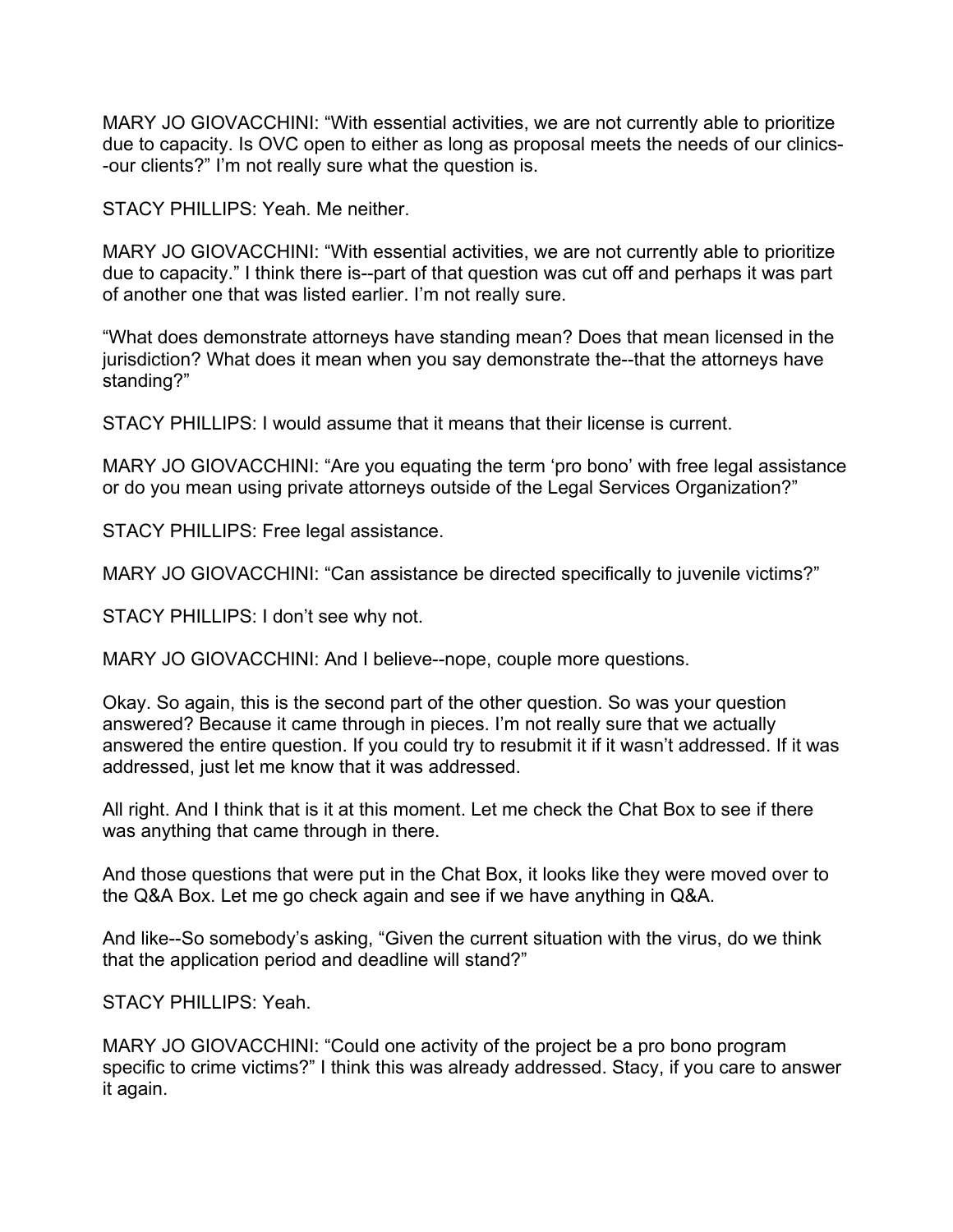STACY PHILLIPS: All the activities of this program have to be for crime victims.

MARY JO GIOVACCHINI: "Can you provide more details about the appellate work that you are looking for?"

STACY PHILLIPS: No, I'm sorry. I can only provide information regarding the solicitation.

MARY JO GIOVACCHINI: "Does OVC weigh any more heavily proposals that emphasize serving crime victims and federal criminal court versus state criminal court or other legal authorities or is this driven by a particular clinic's client needs?" I think that's the full question that had--that came through in pieces before.

STACY PHILLIPS: Yeah.

MARY JO GIOVACCHINI: So can you...

STACY PHILLIPS: We already answered it, right?

MARY JO GIOVACCHINI: Yeah. Can you answer it again since we have the full question there?

STACY PHILLIPS: Yeah. So all applicants are weighed the same.

MARY JO GIOVACCHINI: "What social services can be provided under this grant? Page 1 says legal representation and social services."

STACY PHILLIPS: And I'm--I can only refer to the solicitation. I can't provide assistance in that, so, I'm sorry.

MARY JO GIOVACCHINI: "Can you subcontract with attorneys to provide the clinics and services to the victims?"

STACY PHILLIPS: I believe that some people do that, some clinics do that. That would be a decision that you would have to make with yourself and your partners.

MARY JO GIOVACCHINI: All right. It looks like that is the last question at this moment. We can give it another second if you'd like. I will move to the NCJRS slide, but my computer is not letting me.

Michelle, can you grab the--and move the slide to me to the NCJRS slide? It would be slide 30.

One more up. Thank you.